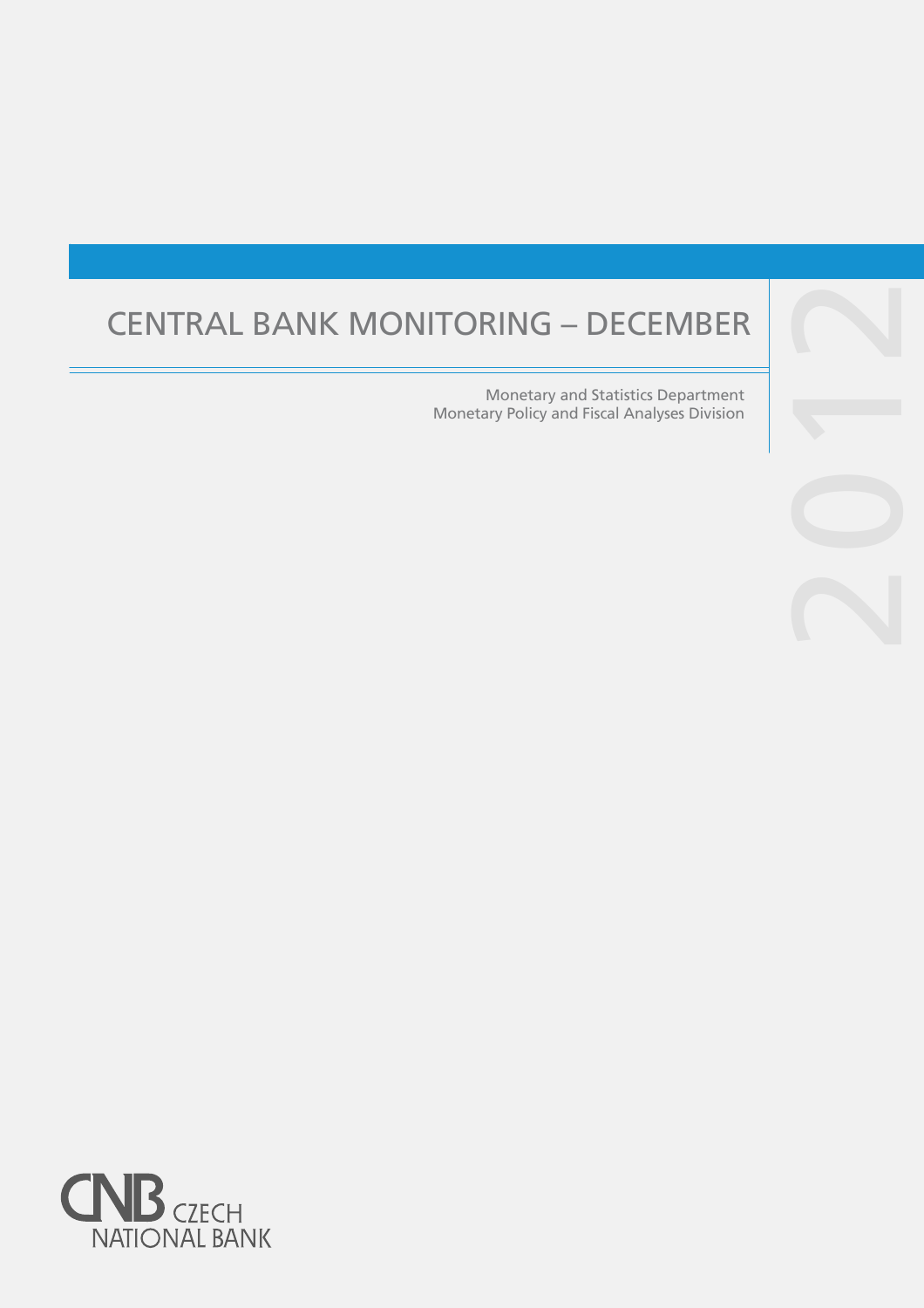## **In this issue**

*Economic activity in advanced economies remains subdued. A permanent euro area rescue mechanism (the ESM) was launched at the start of October. The Eurogroup approved further financial assistance for Greece. However, the euro area debt crisis continues to be surrounded by considerable uncertainty. In Switzerland, activity on the mortgage market is rising sharply and household indebtedness is increasing in parallel. The topic of high household debt was also discussed in the Sveriges Riksbank. In September, the Fed announced a further round of quantitative easing (QE3). The central banks of Hungary and Poland lowered their key interest rates. The Swiss National Bank is still maintaining the minimum exchange rate of the franc to the euro at CHF 1.20/EUR. The remaining central banks under review left their interest rates unchanged and stable rates are expected in the coming quarter for all the monitored central banks. In* Spotlight *we focus on the composition of the top decision-making bodies of central banks. Our* Selected Speech *summarises a speech given by SNB board member Fritz Zurbrügg on the challenges posed by the growth in the Swiss central bank's foreign exchange reserves*.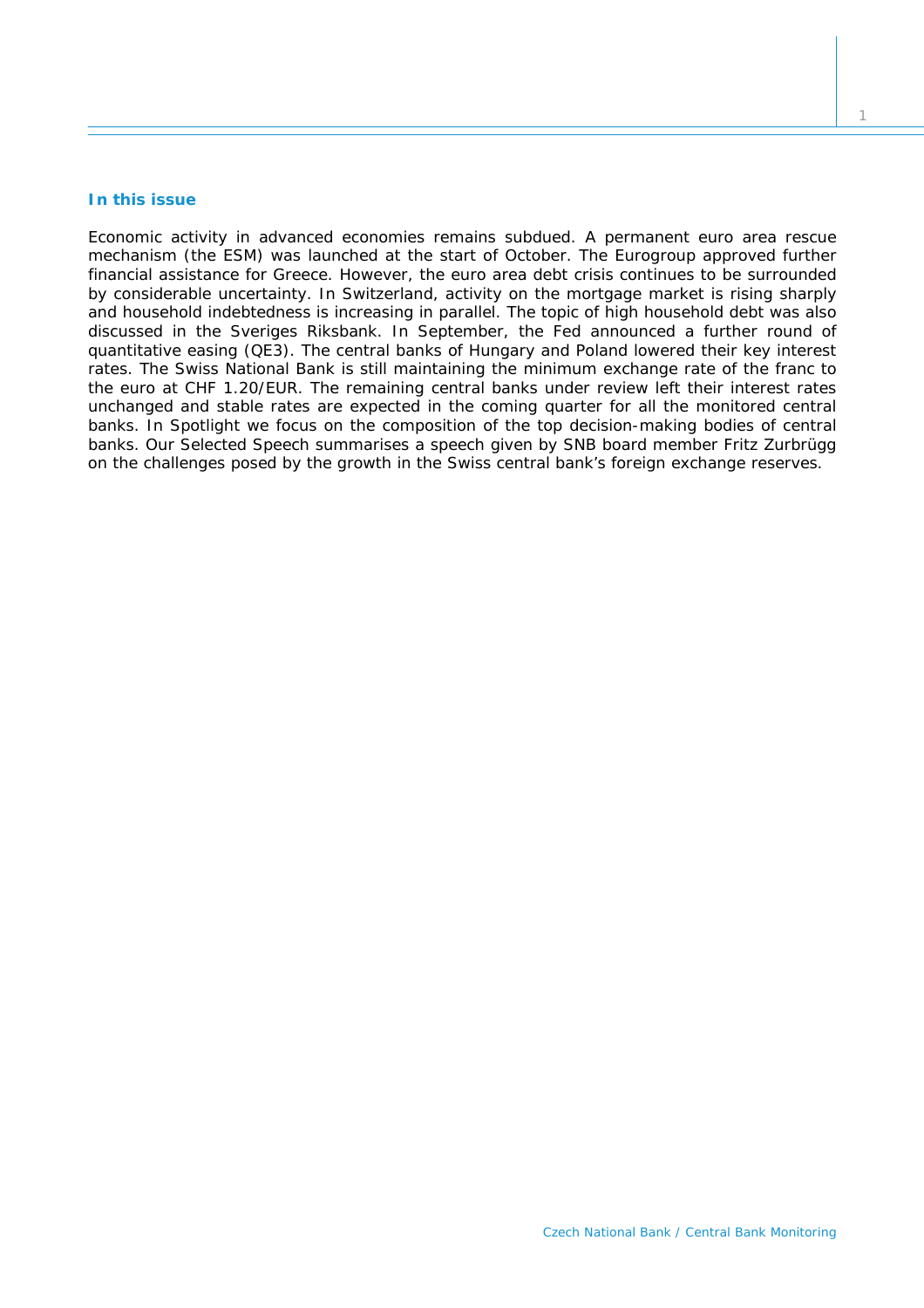# **1. LATEST MONETARY POLICY DEVELOPMENTS AT SELECTED CENTRAL BANKS**

#### **Key central banks of the Euro-Atlantic area**

|                                                                                                                                                                                                                                         | Euro area (ECB)                              | USA (Fed)                                                             | <b>United Kingdom (BoE)</b>                                                  |  |  |  |
|-----------------------------------------------------------------------------------------------------------------------------------------------------------------------------------------------------------------------------------------|----------------------------------------------|-----------------------------------------------------------------------|------------------------------------------------------------------------------|--|--|--|
| <b>Inflation target</b>                                                                                                                                                                                                                 | $< 2\%$ <sup>1</sup>                         | $2%^{2}$                                                              | 2%                                                                           |  |  |  |
| <b>MP</b> meetings<br>(rate changes)                                                                                                                                                                                                    | 4 Oct (0.00)<br>8 Nov (0.00)<br>6 Dec (0.00) | 12-13 Sep (0.00)<br>23-24 Oct (0.00)                                  | 3-4 Oct (0.00)<br>7-8 Nov (0.00)<br>5-6 Dec (0.00)                           |  |  |  |
| <b>Current basic rate</b>                                                                                                                                                                                                               | 0.75%                                        | $0 - 0.25%$                                                           | 0.50%                                                                        |  |  |  |
| <b>Latest inflation</b>                                                                                                                                                                                                                 | 2.2% (Nov 2012) <sup>3</sup>                 | 2.2% (Oct 2012)                                                       | 2.7% (Oct 2012)                                                              |  |  |  |
| <b>Expected MP meetings</b>                                                                                                                                                                                                             | $10$ Jan<br>7 Feb<br>7 Mar                   | 29-30 Jan                                                             | $9-10$ Jan<br>$6-7$ Feb<br>$6-7$ Mar                                         |  |  |  |
| Other expected events                                                                                                                                                                                                                   | 7 Mar<br>publication of forecast             | 10 Jan: publication of<br>Beige Book                                  | 13 Feb: publication of<br><b>Inflation Report</b>                            |  |  |  |
| Expected rate movements <sup>4</sup>                                                                                                                                                                                                    | $\rightarrow$                                |                                                                       | $\rightarrow$                                                                |  |  |  |
| ECB definition of price stability; <sup>2</sup> January 2012 definition of inflation target; <sup>3</sup> flash estimate; <sup>4</sup> direction of<br>expected change in rates in coming quarter taken from Consensus Forecast survey. |                                              |                                                                       |                                                                              |  |  |  |
| Key interest rates<br>2.0<br>1.5<br>1.0<br>0.5<br>0.0<br>11/11 1/12 3/12 5/12 7/12<br>euro area                                                                                                                                         | 9/12 11/12<br><b>USA</b><br><b>GB</b>        | 6<br>5<br>4<br>3<br>2<br>$\Omega$<br>10/11 12/11<br>2/12<br>euro area | <b>Inflation</b><br>8/12<br>10/12<br>4/12<br>6/12<br><b>USA</b><br><b>GB</b> |  |  |  |

The **ECB** left its policy rate unchanged at 0.75% in Q4. At the December meeting, it announced it would continue conducting its main refinancing operations as fixed rate tender procedures with full allotment at least until 9 July 2013. Owing to high energy prices and increases in indirect taxes in some euro area countries, inflation rates are expected to remain above 2% in 2012, but should fall below this level next year. Inflation expectations remain firmly anchored. The OMT programme has evidently improved financial market confidence. The ECB forecast foresees GDP growth in a range between -0.6% and -0.4% for 2012 and between -0.9% and 0.3% for 2013, with a gradual recovery starting in the second half of the year.

The **Fed** left its key rate unchanged, but moved its forecast for the duration of very low rates to mid-2015. The central bank not only is continuing its programme to extend the average maturity of its holdings of government debt securities, but also has introduced QE3, i.e. purchases of mortgage-backed securities at a pace of USD 40 billion per month (see *News* for more details). The USA has seen a continued moderate economic recovery in recent months. Employment growth has been slow and the unemployment rate remains elevated. Household spending is rising gradually, but growth in fixed investment has slowed. Despite some signs of improvement, the housing sector remains depressed. Inflation has picked up in recent months, reflecting increases in oil and petrol prices. Long-term inflation expectations remain stable.

The **BoE** left its key interest rate unchanged at 0.50% and voted to maintain its stock of asset purchases at GBP 375 billion, a level which, according to the BoE, will probably soon be reached. The recovery in economic activity was aided by the Olympic Games in London. GDP growth was 1% in Q3. Inflation is still above target, but the Monetary Policy Committee expects it to decline further in the course of 2013, to below the 2% target.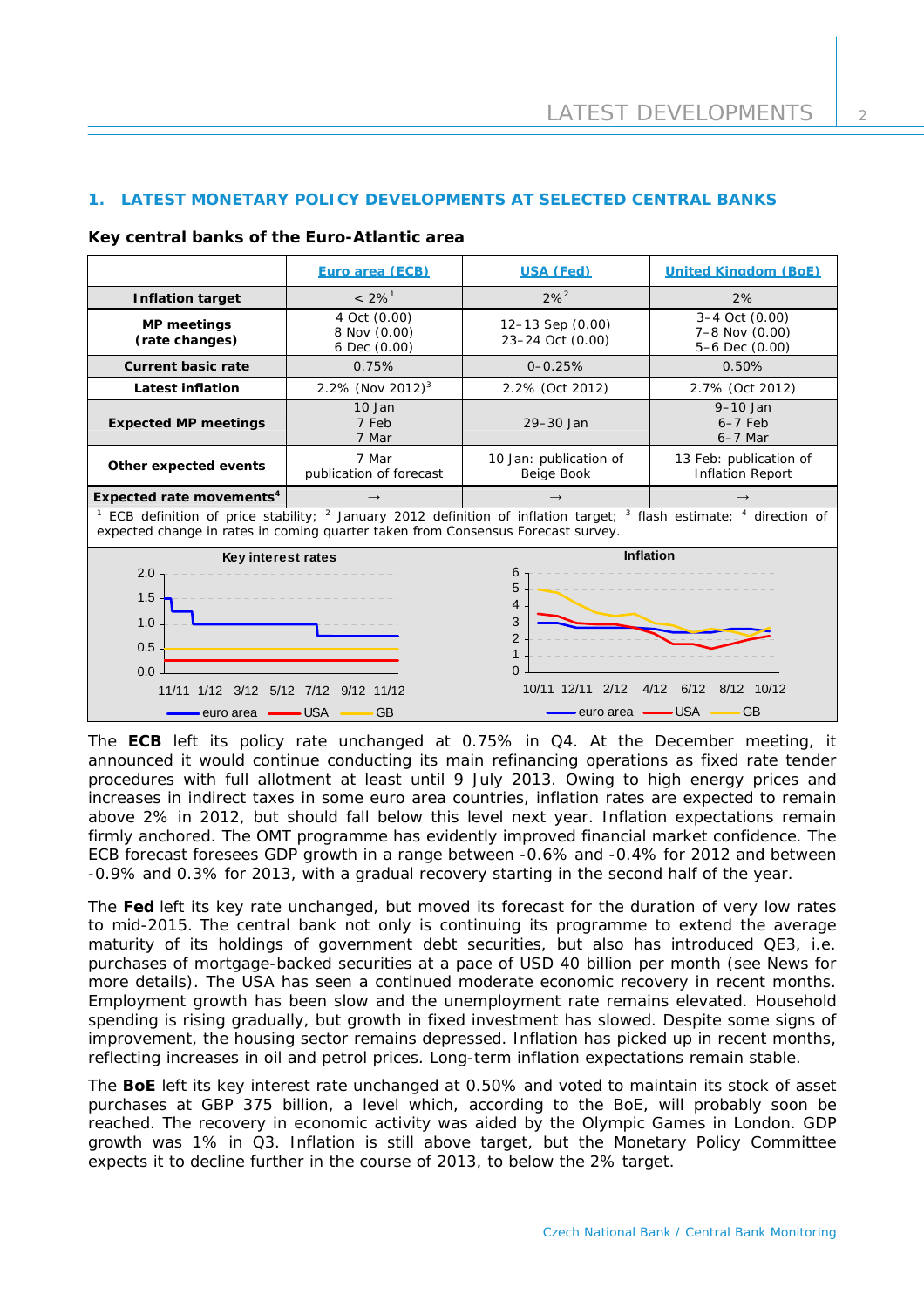|                                                                                                                                                           | Sweden (Riksbank)                                          | <b>Hungary (MNB)</b>                                                                                                                                             | Poland (NBP)                                         |  |  |  |  |
|-----------------------------------------------------------------------------------------------------------------------------------------------------------|------------------------------------------------------------|------------------------------------------------------------------------------------------------------------------------------------------------------------------|------------------------------------------------------|--|--|--|--|
| <b>Inflation target</b>                                                                                                                                   | 2%                                                         | 3%                                                                                                                                                               | 2.5%                                                 |  |  |  |  |
| <b>MP</b> meetings<br>(rate changes)                                                                                                                      | 25 Oct (0.00)                                              | 25 Sep (-0.25)<br>30 Oct (-0.25)<br>27 Nov (-0.25)                                                                                                               | 2-3 Oct (0.00)<br>6-7 Nov (-0.25)<br>4-5 Dec (-0.25) |  |  |  |  |
| <b>Current basic rate</b>                                                                                                                                 | 1.25%                                                      | 6.00%                                                                                                                                                            | 4.25%                                                |  |  |  |  |
| <b>Latest inflation</b>                                                                                                                                   | 0.4% (Oct 2012)                                            | 6.0% (Oct 2012)                                                                                                                                                  | 3.4% (Oct 2012)                                      |  |  |  |  |
| <b>Expected MP meetings</b>                                                                                                                               | 18 Dec                                                     | 29 Jan<br>26 Feb<br>26 Mar                                                                                                                                       | $8-9$ Jan<br>$5-6$ Feb<br>$5-6$ Mar                  |  |  |  |  |
| Other expected events                                                                                                                                     | 18 Dec: publication of<br>Monetary Policy Update<br>Report | 26 Mar: publication of<br>Quarterly Report on Inflation                                                                                                          | mid-Feb: publication of<br><b>Inflation Report</b>   |  |  |  |  |
| Expected rate movements <sup>1</sup>                                                                                                                      | $\rightarrow$                                              | $\rightarrow$                                                                                                                                                    | $\rightarrow$                                        |  |  |  |  |
| <sup>1</sup> Direction of expected change in rates in coming quarter taken from Consensus Forecast survey.                                                |                                                            |                                                                                                                                                                  |                                                      |  |  |  |  |
| Key interest rates<br>8<br>$\overline{7}$<br>6<br>5<br>4<br>3<br>$\overline{2}$<br>$\mathbf 1$<br>$\Omega$<br>11/11<br>1/12<br>3/12<br>5/12<br><b>SWE</b> | 9/12 11/12<br>7/12<br>- HUN<br><b>POL</b>                  | <b>Inflation</b><br>7<br>6<br>5<br>4<br>3<br>$\overline{2}$<br>$\Omega$<br>10/11 12/11<br>2/12<br>8/12<br>10/12<br>4/12<br>6/12<br>$-SWE$<br>- HUN<br><b>POL</b> |                                                      |  |  |  |  |

# **Selected central banks of inflation-targeting EU countries**

The **Riksbank** left its monetary policy interest rate at 1.25%. The Swedish economy grew quickly in the first half of this year but is now slowing more sharply than the Riksbank had expected. At the October meeting, there were calls to lower the repo rate by 0.25 or even 0.50 percentage points. According to the Board members who proposed it, this would cause inflation to attain the target more quickly and unemployment to begin falling earlier (see the [minutes of](http://www.riksbank.se/Documents/Protokoll/Penningpolitiskt/2012/pro_penningpol_121024_eng.pdf) [the meeting](http://www.riksbank.se/Documents/Protokoll/Penningpolitiskt/2012/pro_penningpol_121024_eng.pdf) for details). Households' high debt ratio was also discussed at the monetary policy meeting, but the members did not reach a consensus on the risks this may pose to the economy.

The **MNB** lowered its monetary policy rate by 0.25 percentage point three times in the last quarter, i.e. by a total of 0.75 percentage point to 6.00%. Inflation remains above target, largely due to the effects of tax increases and rising commodity prices. Inflation slowed in October owing to declining growth in fuel prices and administered prices. The Hungarian economy is showing an overall slowdown in economic activity and slack domestic demand. The MNB expects the economy to start growing again next year. The Hungarian economy is threatened by a downgrade of its sovereign debt rating, which might have an adverse effect on foreign investors' perceptions.

The **NBP** cut its monetary policy rate by 0.25 percentage point to 4.25%. The data on GDP growth in Q3 show that domestic demand declined further, mainly because of decreasing investment and decelerating consumption growth. Net exports were the only positive contributor to GDP growth. Slower employment growth and a higher unemployment rate contributed to wage growth deceleration. Inflation stood at 4.0% in October and remains above the target despite falling gradually.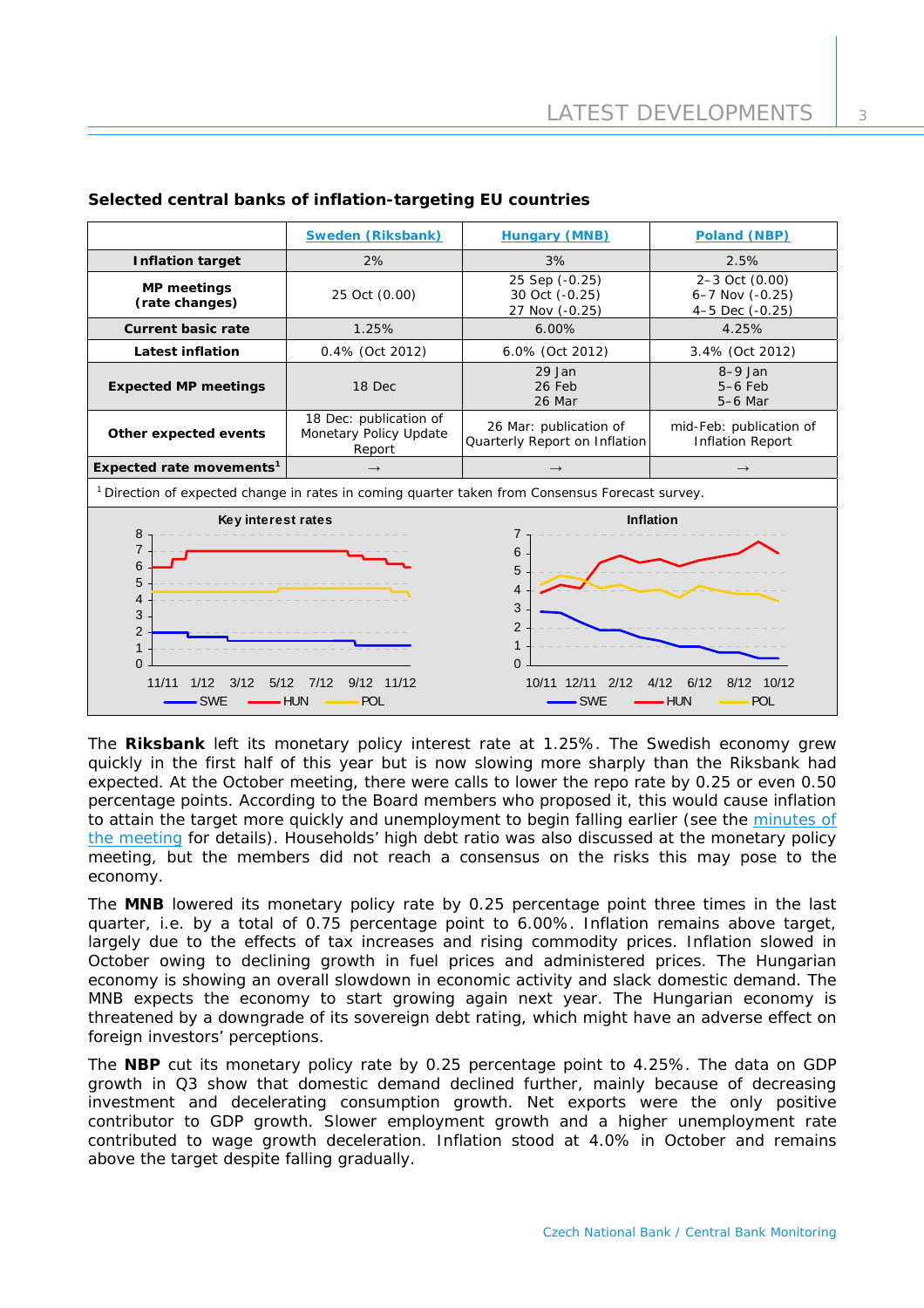|                                                                                                                                                                                          | <b>Norway (NB)</b>                                       | <b>Switzerland (SNB)</b>                                                                                         | <b>New Zealand (RBNZ)</b>                           |  |  |  |
|------------------------------------------------------------------------------------------------------------------------------------------------------------------------------------------|----------------------------------------------------------|------------------------------------------------------------------------------------------------------------------|-----------------------------------------------------|--|--|--|
| <b>Inflation target</b>                                                                                                                                                                  | 2.5%                                                     | $< 2\%$                                                                                                          | 2%                                                  |  |  |  |
| <b>MP</b> meetings<br>(rate changes)                                                                                                                                                     | 31 Oct (0.00)                                            | 16 Sep (0.00)                                                                                                    | 13 Sep (0.00)<br>6 Dec (0.00)                       |  |  |  |
| <b>Current basic rate</b>                                                                                                                                                                | 1.50%                                                    | $0 - 0.25%$ <sup>1</sup>                                                                                         | 2.50%                                               |  |  |  |
| <b>Latest inflation</b>                                                                                                                                                                  | 1.1% (Oct 2012)                                          | -0.2% (Oct 2012)                                                                                                 | 0.8% (Oct 2012)                                     |  |  |  |
| <b>Expected MP meetings</b>                                                                                                                                                              | 19 Dec<br>14 Mar                                         | 13 Dec                                                                                                           | 31 Jan<br>14 Mar                                    |  |  |  |
| Other expected events                                                                                                                                                                    | 14 Mar: publication of<br>Monetary Policy Report         | 23 Dec: publication of<br>Monetary Policy Report                                                                 | 14 Mar: publication of<br>Monetary Policy statement |  |  |  |
| Expected rate movements <sup>2</sup>                                                                                                                                                     | $\rightarrow$                                            | $\rightarrow$                                                                                                    | $\rightarrow$                                       |  |  |  |
| $1$ Chart displays centre of band; $2$ direction of expected change in rates in coming quarter taken from Consensus<br>Forecast survey or, in the case of New Zealand, from RBNZ survey. |                                                          |                                                                                                                  |                                                     |  |  |  |
|                                                                                                                                                                                          | Key interest rates                                       | Inflation                                                                                                        |                                                     |  |  |  |
| 3<br>2<br>1<br>$\Omega$<br>11/11<br>1/12<br>3/12<br><b>NOR</b>                                                                                                                           | 7/12<br>$9/12$ 11/12<br>5/12<br><b>NZL</b><br><b>CHE</b> | 3<br>$\overline{2}$<br>$\mathbf{1}$<br>$\overline{0}$<br>$-1$<br>$-2$<br>2/12<br>10/11<br>12/11<br>4/12<br>NOR • | 6/12<br>10/12<br>8/12<br><b>NZL</b><br><b>CHE</b>   |  |  |  |

## **Other selected inflation-targeting countries**

The **Norges bank (NB)** left its monetary policy rate unchanged at 1.50%. According to Governor Øystein Olsen, "the key policy rate is being kept at a low level because inflation is low and global interest rates are at very low levels". However, the Norwegian economy is growing at a solid pace. Risk premiums in money and bond markets decreased, but banks' reduced funding costs were not reflected in a reduction in interest rates on loans to households and enterprises.

The **SNB** is maintaining rates in the lower part of the 0–0.25% target range. At its September meeting, it confirmed its commitment to enforce a minimum exchange rate of CHF 1.20/EUR and its preparedness to buy foreign currency in unlimited quantities if this limit is exceeded. However, it considers the Swiss franc to be very strong even at the current rate. The SNB expects an inflation rate of -0.6% for 2012 and 0.2% for 2013. According to the SNB, there is no threat of inflation in the Swiss economy in the foreseeable future. Imbalances are continuing to grow on the property and mortgage markets. The SNB considers this a risk to financial stability over the medium term.

The **RBNZ** left its key interest rate at 2.50%. The inflation rate is slightly below the (newly introduced point) inflation target (see also *News*). Economic activity is being affected by weaker trading partner performance. The unemployment rate remains elevated and the high New Zealand dollar continues to undermine export earnings and encourage substitution toward imported goods and services. Housing market activity and retail spending have continued to increase since the June monetary policy meeting.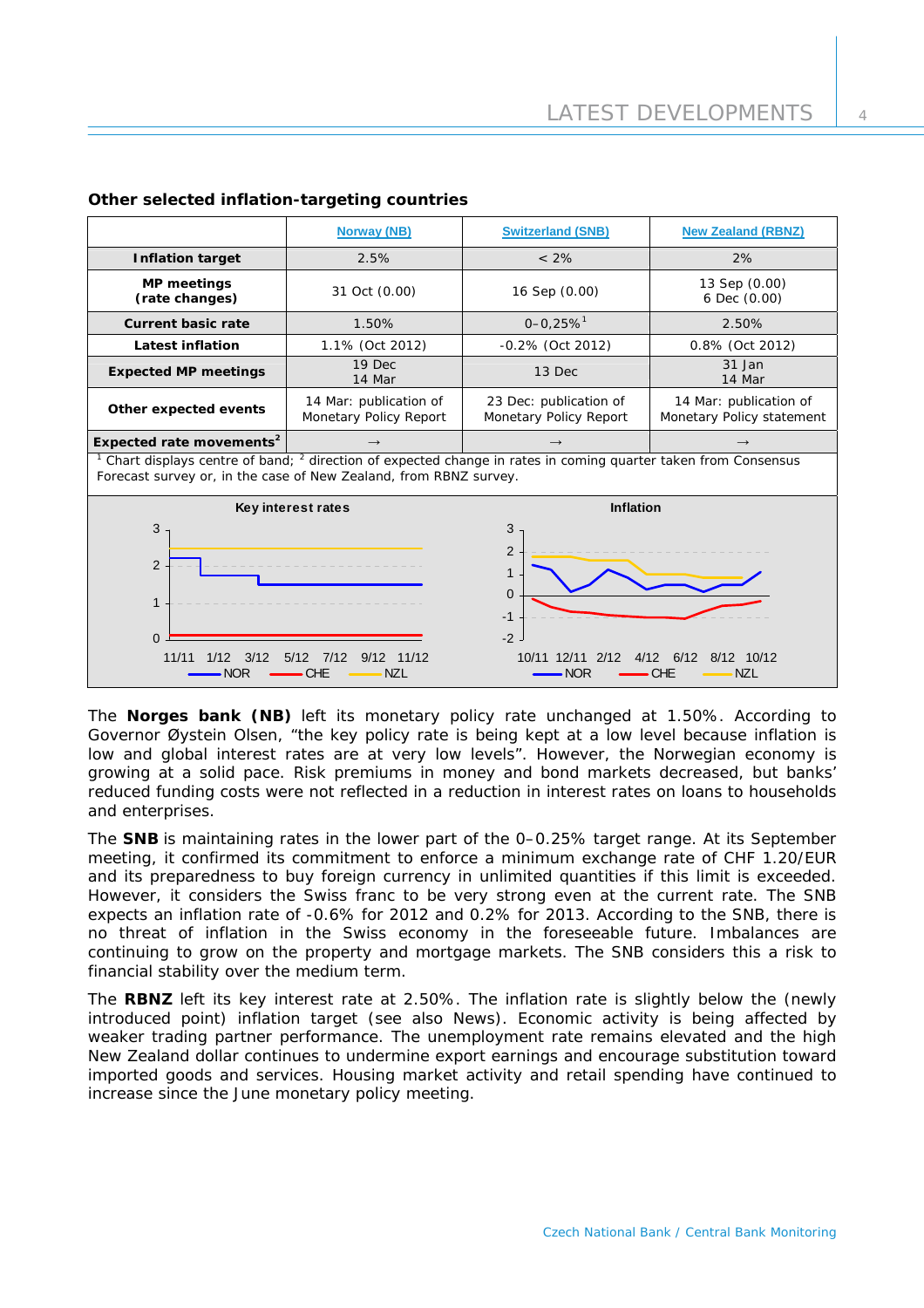## **2. NEWS**

## **[Fed decides to purchase additional long-term securities](http://www.federalreserve.gov/newsevents/press/monetary/20120913a.htm)**

At a September press conference, Ben Bernanke announced the FOMC's decision to purchase additional assets. Unlike in the first two rounds of asset purchases, called QE1 and QE2, this time neither the total target value nor the time period were specified. The Fed will focus on agency mortgage-backed securities and will purchase them at a pace of USD 40 billion per month. The Fed will also continue its programme to extend the average maturity of its holdings of securities (Twist) to the end of the year and is maintaining its existing policy of reinvesting principal payments from its holdings of maturing agency securities. At the same time, the Fed extended the timescale of its assumption of low levels of the federal funds rate, specifically at least until mid-2015.



## **Eurozone has permanent crisis resolution mechanism**

The **European Stability Mechanism** (ESM) was formally inaugurated in October. The ESM is a permanent crisis resolution mechanism for eurozone countries. It will be an important component of a comprehensive strategy designed to safeguard financial stability within the euro area. Decisions of this Luxembourg-based intergovernmental organisation are taken by a Board of Governors consisting of ministers of finance. Apart from providing loans, the ESM will purchase bonds in primary and secondary markets and provide precautionary financial assistance. Moreover, it will finance recapitalisations of financial institutions through loans to the relevant governments and later on – provided that a single supervisory mechanism is established for euro area banks – directly to the institutions affected. All the financial assistance will be linked to appropriate conditionality. The ESM will replace the European Financial Stability Facility (EFSF), which will stop providing new programmes in July 2013. EUR 192 billion has already been committed in EFSF loans to Ireland, Portugal and Greece. Up to EUR 100 billion has been approved for recapitalisation of banks in [Spain,](http://ec.europa.eu/economy_finance/assistance_eu_ms/spain/index_en.htm) with EUR 39.5 billion likely to be disbursed by December. Spain was also subject to the first EC and ECB [review mission](http://www.ecb.europa.eu/press/pr/date/2012/html/pr121026.en.html) in October. Further missions are taking place in other programme countries. The next disbursement to [Greece](http://www.consilium.europa.eu/uedocs/cms_Data/docs/pressdata/en/ecofin/133857.pdf) was approved after lengthy negotiations.

#### **[2% inflation target set in New Zealand](http://www.rbnz.govt.nz/news/2012/4941968.html)**

New Zealand has a new inflation target of 2%. RBNZ Governor Graeme Wheeler, who replaced Alan Bollard in September, believes this step will help better anchor inflation expectations. Previously, an inflation target band of 1–3% was in place. The new, more specific target is set out in a recent Policy Targets Agreement signed by the finance minister and the new governor. The September agreement also requires the central bank to put a stronger focus on financial stability and to have regard to the soundness and efficiency of the financial system in setting monetary policy.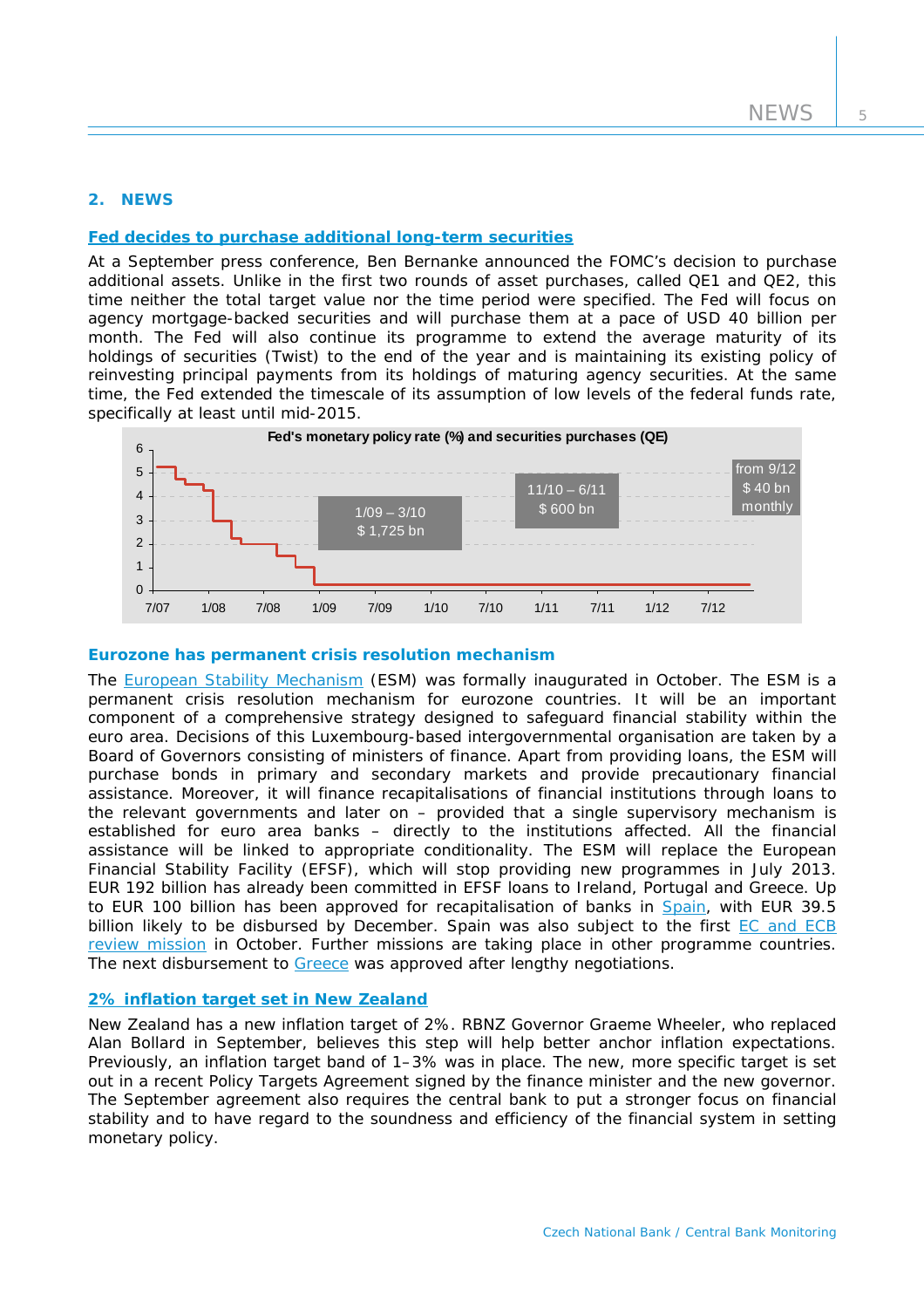6

## **[ECB's second covered bond purchase programme ends](http://www.ecb.europa.eu/press/pr/date/2012/html/pr121031_1.en.html)**

The ECB terminated its second covered bond purchase programme (CBPP2) at the end of October after one year. The initially targeted total amount of purchases of EUR 40 billion was not achieved, as investors' demand for these securities increased after the exceptional 3-year LTROs were introduced. The Eurosystem central banks purchased bonds in a total amount of EUR 16.4 billion and intend to keep them until maturity. The first covered bond purchase programme of EUR 60 billion took place between May 2009 and June 2011.

#### **[BoE publishes three expert reviews](http://www.bankofengland.co.uk/publications/Pages/news/2012/102.aspx)**

The Bank of England published three independent expert reviews of its performance and existing capabilities. The first of them examines the handling the function of the lender of last resort in 2008–2009, when the BoE provided emergency liquidity assistance to two banks. The second review covers monetary policy implementation, i.e. the framework for providing liquidity to the banking system as a whole. The last document assesses monetary policy. It comments on the central bank's economic forecasts and its forecasting process and also examines monetary policy decision-making and communication. All three reviews provide recommendations and options for further consideration. For example, the third review contains 21 recommendations, including the options of publishing alternative scenarios, enhancing communication of the monetary policy outlook and publishing a summary of the individual forecasts of the MPC members as a supplement to the fan charts.

# **[ECB and BoE extend swap facility agreement](http://www.bankofengland.co.uk/publications/Pages/news/2012/083.aspx)**

The ECB and the BoE agreed to extend their swap line to the end of September 2013. If requested, the BoE will provide the ECB with sterling in exchange for euro up to a limit of GBP 10 billion.

## **[MNB changes terms of two-year loan facility](http://english.mnb.hu/Sajtoszoba/online/mnben_pressreleases/mnben_pressreleases_2012/mnben_pressrelease_20120926)**

In October, the Magyar Nemzeti Bank altered the conditions of its two-year loan facility for commercial banks, which was introduced in March this year. The criteria for counterparties and the sanctions applicable in the case of non-fulfilment will be eased. The aim of these changes is to promote bank lending to the corporate sector.

#### **[Mark Carney to become BoE governor in July 2013](http://www.bankofengland.co.uk/publications/Pages/news/2012/130.aspx)**

The present governor of the Bank of Canada Mark Carney will become the head of the Bank of England at the start of July next year. He will succeed Sir Mervyn King, whose second five-year term ends on the same date. Deputy Governor Charles Bean's reappointment was approved at the same time. He has asked to stand down in June 2014.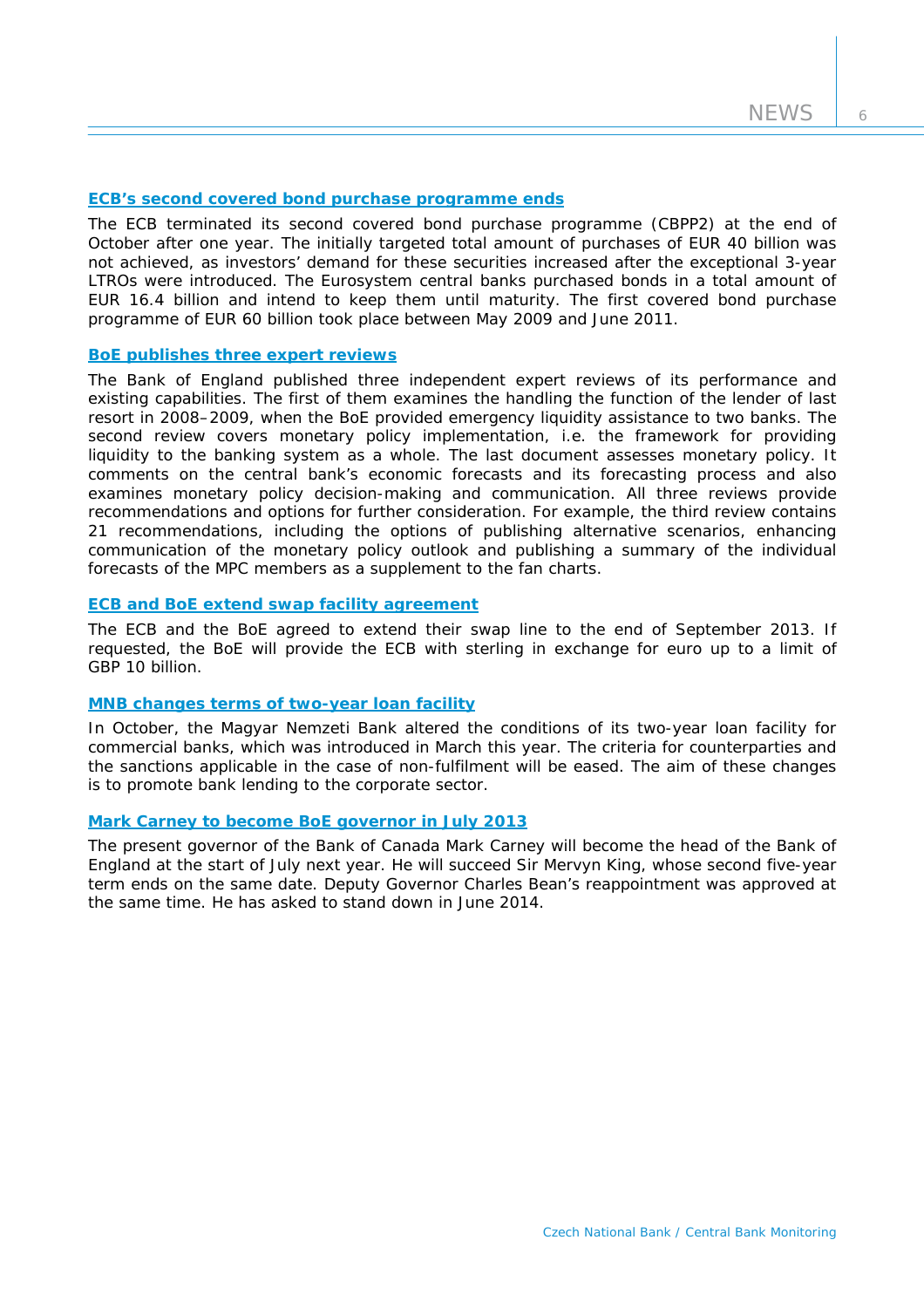#### **3. SPOTLIGHT: MONETARY POLICY DECISION-MAKERS**

*Who are the monetary policy decision-makers? In some central banks, monetary policy*  decisions are made by the board that manages the institution's overall operation, while other *banks have special monetary policy councils. Either way, the key parameter is dependence on/independence from the political process. This is reflected in the way the governor and other members are appointed and in the length of their terms of office. The number of board members and the board's diversity in terms of education, experience, age and gender (as well as nationality and regional representation for monetary unions and federations) can influence the quality of decisions and the legitimacy in the eyes of the public. In some countries, greater diversity of opinion is ensured by appointing external members. Decisions can also be strongly affected by personal qualities, decision-making mechanisms and the scope of disclosure of individual views.* 

A prerequisite for effective monetary-policy decision-making is that those responsible must be independent. This is determined largely by the legislation – how and by whom central bankers are selected, how long they serve for, and how they can be removed from office. Independence is considered crucial in modern central banks. A two-tier selection process can provide a safeguard. In Japan, for example, board members are appointed by the government, but the selection must be approved by both houses of parliament. In Poland, the governor is appointed by the parliament at the president's request, and the president, the upper house and the lower house each elect three council members. In the euro area, Executive Council members are formally selected solely by the European Council, but this year's experience has shown that the process is complex and subject to strong political influence.

To make senior central bank officials more resilient to political pressure, their terms of office tend to be longer than the election cycle (usually five to six years with the option of one reappointment). Members of the Fed's Board of Governors may remain in office for 14 years, while the ECB's management has only one eight-year term. Protection against unwanted external influence also tends to be bolstered by very limited options for dismissing board members. The grounds for removal from office are usually limited to cases of gross negligence, criminal activity or unethical conduct.

In some central banks, boards have decision-making powers for all issues relating to the institution. Other banks have special monetary policy (or other) committees made up of policy makers who do not have to deal with the day-to-day management of the institution. At the Bank of England, for example, the Board of Directors deals with operational matters, while monetary policy decisions are made by the Monetary Policy Committee, and a Financial Policy Committee is also going to be established. However, the governor and the two deputy governors are members of all these units. Special monetary policy decision-making bodies are quite common (the Bank of Canada, the Riksbank and the Swiss National Bank also have them, for example). On the other hand, the Bank of Japan, for example, has a single decisionmaking body for monetary issues and other matters.

Central banks' decision-making committees usually have between five and nine members. While it can be easier to reach agreement in smaller groups, a large group may be preferred as it allows for a wider range of ideas, opinions and interpretations of information, giving greater legitimacy and credibility in the eyes of the public. Moreover, a larger group is more resilient to external pressures. The largest decision-making bodies include those of the euro area and the USA, which is not surprising given their size and multi-state nature. While the US FOMC consists of 12 voting members, the ECB's Executive Board has 23 representatives. With 10 members, Poland's Monetary Policy Council is also relatively large. By contrast, the monetary policy board in Switzerland is very small, with only three members. New Zealand is specific in that decisions are taken by the governor, while the board has only an advisory function.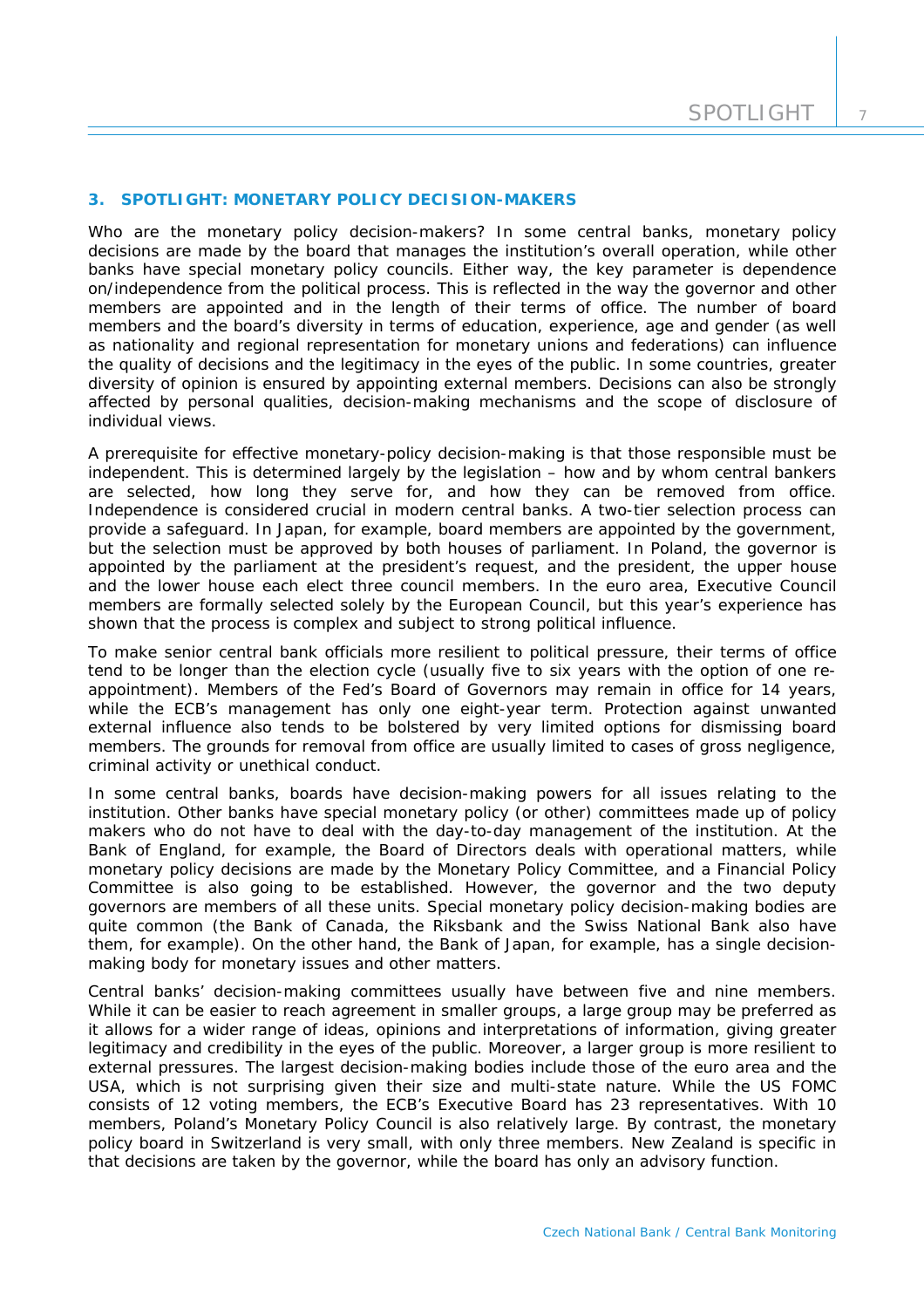As regards specialisation, the members of central bank management are usually economists, but some boards also contain lawyers (especially in the USA). Experts from other fields (e.g. political science or other social sciences) are rather rare. The usual candidates are people from universities, the public administration (the Ministry of Finance in particular), international institutions (often the IMF and the World Bank) or the central banks themselves. Many of them are heavily involved in economic research. Recruits from the private sector usually come from the banking and financial services industries.

External members can contribute to the diversity of the group by offering expertise outside central bank analysis. However, they might represent short-term or regional interests that are not in line with the long-term interests of society. The UK's MPC has four external members, Norway's Executive Board has five and Israel's Monetary Committee has three.

Some countries have an age limit. In Denmark, board members are appointed for an indefinite period of time but may remain in office only until 70 years of age (the current governor Nils Bernstein will reach this age in January 2013). Israel has a minimum age of 25 years, but the average age there is currently the highest of the central banks under review (66 years).

The representation of women in top managerial positions has been a hot topic recently, and central banks have been no exception. While the boards in Scandinavian countries (Norway and Sweden, but not Denmark) and the Fed's Board of Governors have made efforts to achieve balanced numbers of men and women, in Switzerland, the UK and the euro area monetary policy-making is the exclusive preserve of men. The British government would like to see more women applying for positions in the MPC. When a selection procedure for an external MPC member was held at the start of last year, there was just one woman among the 27 applicants. This year, seven of the 29 applicants were women. While the inclusion of at least one woman in the Executive Board is currently a controversial issue in the euro area, Switzerland seems to be unaffected by the "quota for women" topic and men are in charge of monetary policy there, just as they always have been. On the other hand, there are countries with female central bank governors (Argentina, Aruba, Bahamas, Belarus, Botswana, Honduras, Kyrgyzstan, Lesotho, Malaysia, Samoa and South Africa).

The ECB is addressing another issue relating to appropriate representation, namely national representation. While the Fed has a system of rotating membership (except for the governor of the Federal Reserve Bank of New York, who is a permanent member), there is no written rule in Europe. However, efforts to achieve equal representation of the countries of the southern periphery and the core euro area countries can be observed. Despite the growing number of euro area member states, no one from the new countries has been appointed yet.

|                | 1999 I           | 2000 2001 2002 2003 2004 2005 2006 |  |  |                  |       |  |        | 2007          | <b>2008</b> |         | 2009 2010 2011 2012 |          |              |  |
|----------------|------------------|------------------------------------|--|--|------------------|-------|--|--------|---------------|-------------|---------|---------------------|----------|--------------|--|
| President      |                  | <b>NETHERLANDS</b>                 |  |  |                  |       |  |        | <b>FRANCE</b> |             |         |                     |          | <b>ITALY</b> |  |
| Vice-President |                  | <b>France</b>                      |  |  |                  |       |  | Greece |               |             |         |                     | Portugal |              |  |
|                | Germanv          |                                    |  |  | Germany          |       |  |        |               |             |         |                     | Ger.     |              |  |
|                | ltalv            |                                    |  |  |                  | ltalv |  |        |               |             |         |                     |          |              |  |
|                | Finland (w oman) |                                    |  |  | Austria (w oman) |       |  |        |               |             | Germany |                     |          |              |  |
|                | Spain            |                                    |  |  | Spain            |       |  |        |               |             |         |                     |          |              |  |

**ECB Executive Board members by nationality**

So far it has been taken almost for granted that national central banks should be governed by nationals of the country concerned. The choice of a Canadian (the current governor of the Bank of Canada Mark Carney – see *News*) as head of the conservative Bank of England from July 2013 is therefore unusual. This choice was probably influenced by the fact that there were few suitable candidates for this important and specialised post. In addition, this role is associated in the UK with responsibility for macroprudential policy and supervision of a huge globally integrated financial system. It may thus prove beneficial to bring in an outsider with experience, charisma and a great reputation as leader. It will also be interesting to follow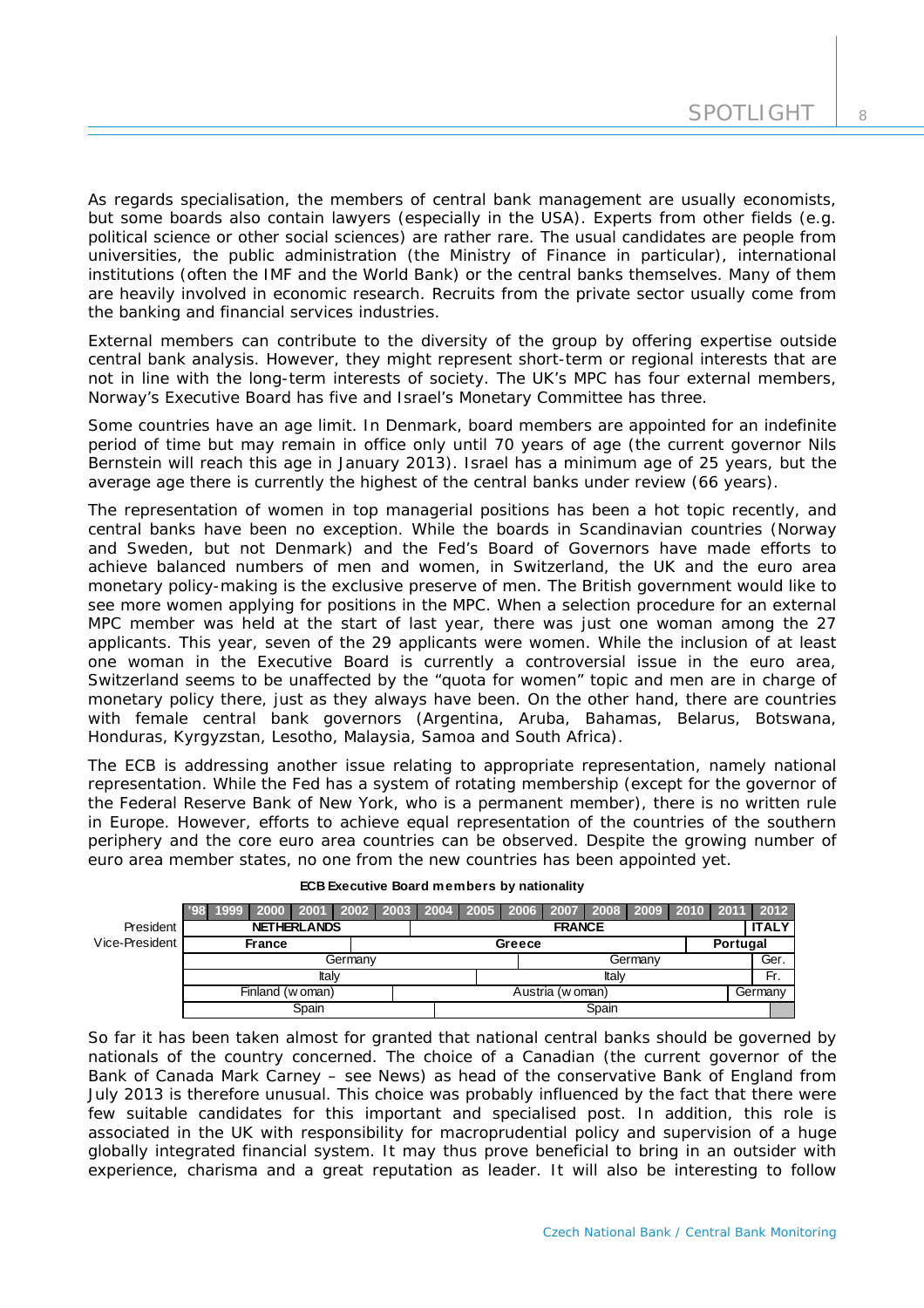whether governors of foreign nationality will remain the exception rather than the rule, or whether a taboo has been broken.

Decisions can also be affected by personal qualities, decision-making mechanisms and the scope of disclosure of individual views. All these things can influence whether the monetary policy committee is conservative or, conversely, more intent on taking determined action.

|             | Number of board members, who appoints<br>them, and for how long (general settings)                                                                                                                                                                                                                                                                                                                                                                                                                                                                           | Current number of members, gender representation,<br>specialisation and average age |                                                                                                                                                                                                                                                                                                                      |  |  |
|-------------|--------------------------------------------------------------------------------------------------------------------------------------------------------------------------------------------------------------------------------------------------------------------------------------------------------------------------------------------------------------------------------------------------------------------------------------------------------------------------------------------------------------------------------------------------------------|-------------------------------------------------------------------------------------|----------------------------------------------------------------------------------------------------------------------------------------------------------------------------------------------------------------------------------------------------------------------------------------------------------------------|--|--|
| Euro area   | The Executive Board has six members appointed<br>by the European Council for eight years without<br>the option of re-appointment. Monetary policy<br>decisions are made by the Governing Council,<br>which also contains the 17 NCB governors.                                                                                                                                                                                                                                                                                                               |                                                                                     | All five current members have ministry of finance<br>experience. Some of them have also worked at<br>national central banks, with financial regulators or<br>in international institutions. The average age of the<br>Executive Board is 57 years.                                                                   |  |  |
| <b>USA</b>  | Interest rate decisions are taken by a seven-<br>member Board of Governors (nominated by the<br>president and confirmed by the Senate, for a<br>maximum term of 14 years; the chairman and<br>vice chairman are appointed from among the<br>sitting governors for four-year terms).<br>Open market operations are overseen by the<br>Federal Open Market Committee, consisting of<br>the president of the Federal Reserve Bank of<br>New York and four of the remaining federal<br>reserve bank presidents, who serve one-year<br>terms on a rotating basis. | ro o przyko                                                                         | The Board of Governors currently pools experience<br>from the federal reserve banks, the financial<br>regulatory agency, the banking sector and<br>universities. The three current members are<br>lawyers. The average age of the governors is 58<br>years.                                                          |  |  |
| UK          | The governor and two deputy governors are<br>appointed by the Queen for terms of five years<br>(not more than twice) on the recommendation of<br>the government. The other members are the<br>Chief Economist and the Executive Director for<br>Markets.<br>Four external members are appointed by the<br>chancellor of the exchequer for three-year terms<br>(not more than twice).                                                                                                                                                                         | y y y y y<br>TTTT                                                                   | The governor and deputy governors worked at the<br>BoE before their appointment. The other members<br>are BoE staff. Before they were appointed, two of<br>the external members worked in the banking<br>sector, one in industry and one in economic<br>research. The average age of the MPC members is<br>55 years. |  |  |
| Sweden      | The six members of the Executive Board are<br>appointed by the General Council of the Riksbank<br>(which in turn is appointed by parliament) for a<br>term of five or six years, with the option of re-<br>appointment.                                                                                                                                                                                                                                                                                                                                      |                                                                                     | The Executive Board currently consists of<br>members with experience from the Riksbank, the<br>ministry of finance, banking supervision and<br>economic research. The average age is currently<br>56 years.                                                                                                          |  |  |
| Hungary     | The Monetary Council is supposed to have<br>between five and nine members. The governor is<br>appointed by the president on the<br>recommendation of the prime minister for a term<br>of six years (not more than twice); two or three<br>deputy governors are appointed in the same<br>manner. The other members are elected by<br>parliament for a term of six years.                                                                                                                                                                                      |                                                                                     | The current Monetary Council has seven members.<br>Some of them have worked at the MNB and also<br>have banking sector or securities trading<br>experience. One member has a technical<br>education. The current average age is 57 years.                                                                            |  |  |
| Poland      | The governor is appointed by parliament at the<br>request of the president.<br>The council has nine more members, three<br>appointed by the lower house, three by the upper<br>house and three by the president (for a term of six<br>years).                                                                                                                                                                                                                                                                                                                |                                                                                     | The current council members have a wealth of<br>academic and public sector experience Some of<br>them have held ministerial office. One of the<br>women is a lawyer. The youngest council member<br>(born 1977) worked at the NBP before his<br>appointment. The average age is currently 61<br>years.               |  |  |
| Norway      | All seven members are appointed by the<br>government – the governor and deputy governor<br>for a term of six years (not more than twice) and<br>the other members for a term of four years (not<br>more than 12 years in total).                                                                                                                                                                                                                                                                                                                             |                                                                                     | The Norwegian board currently contains a lot of<br>private sector experience. Two members worked at<br>the central bank before their appointment. The<br>current average age is 56 years.                                                                                                                            |  |  |
| Switzerland | The three members of the Governing Board are<br>appointed by the Federal Council.                                                                                                                                                                                                                                                                                                                                                                                                                                                                            |                                                                                     | The current governor worked at the SNB for many<br>years, the second member was mainly engaged in<br>economic research and academic work, and the<br>third member worked at the ministry of finance and<br>the IMF. The average age is currently 54 years.                                                           |  |  |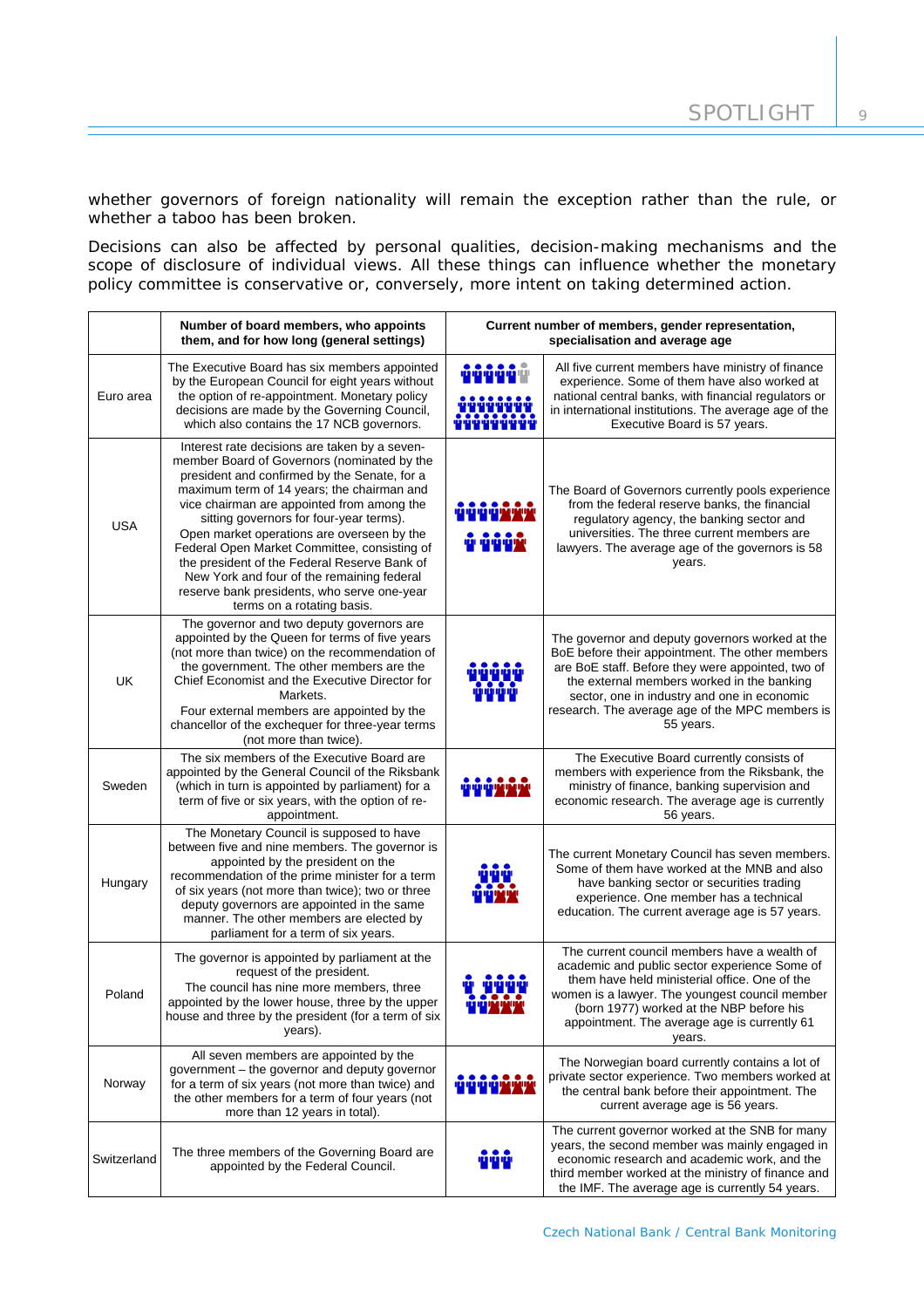| <b>New</b><br>Zealand | Monetary policy decisions are made solely by the<br>governor, who is appointed by the minister of<br>finance on the recommendation of the board for a<br>term of five years (not more than twice).<br>The seven-member board has an advisory role.                                                                                                                                                                                                                      | 999999X      | The current governor worked for many years at the<br>New Zealand Treasury, later held senior posts at<br>the World Bank and then established his own<br>advisory business in the USA.                                                                                                    |
|-----------------------|-------------------------------------------------------------------------------------------------------------------------------------------------------------------------------------------------------------------------------------------------------------------------------------------------------------------------------------------------------------------------------------------------------------------------------------------------------------------------|--------------|------------------------------------------------------------------------------------------------------------------------------------------------------------------------------------------------------------------------------------------------------------------------------------------|
| Canada                | The governor and deputy governor are appointed<br>by the bank's board of directors with the consent<br>of the government for a term of seven years. The<br>Monetary Policy Committee has an additional two<br>to four members, selected by the board of the<br>central bank.                                                                                                                                                                                            | ůůůůž        | Three of the current five members were long-time<br>BoC employees, and one worked at the IMF. The<br>current governor built his career at Goldman<br>Sachs. The average age of the board members is<br>54 years.                                                                         |
| Israel                | The governor is appointed by the president at the<br>government's proposal and the deputy governor<br>is appointed by the government at the governor's<br>proposal (both for a term of five years, not more<br>than twice). Another central bank employee is<br>appointed to the committee by the governor.<br>Three external members are appointed by the<br>governor on the recommendation and after<br>consultations with committees designated for this<br>purpose. | ù y y<br>ŶŶŶ | Three members of the current committee were<br>largely engaged in research and academic work.<br>Two members worked at the Bol before their<br>appointment. Experience from international<br>organisations is also represented in the committee.<br>The current average age is 66 years. |
| Japan                 | The governor, two deputy governors and six other<br>members are appointed by the government<br>subject to approval by both houses of parliament<br>for a term of five years with the option of re-<br>appointment.                                                                                                                                                                                                                                                      |              | The governor and a deputy governor worked for<br>many years at the BoJ. Three other members are<br>academics, one worked in a research centre and<br>three come from the private sector (two bankers<br>and one lawyer). The average age is 57 years.                                    |